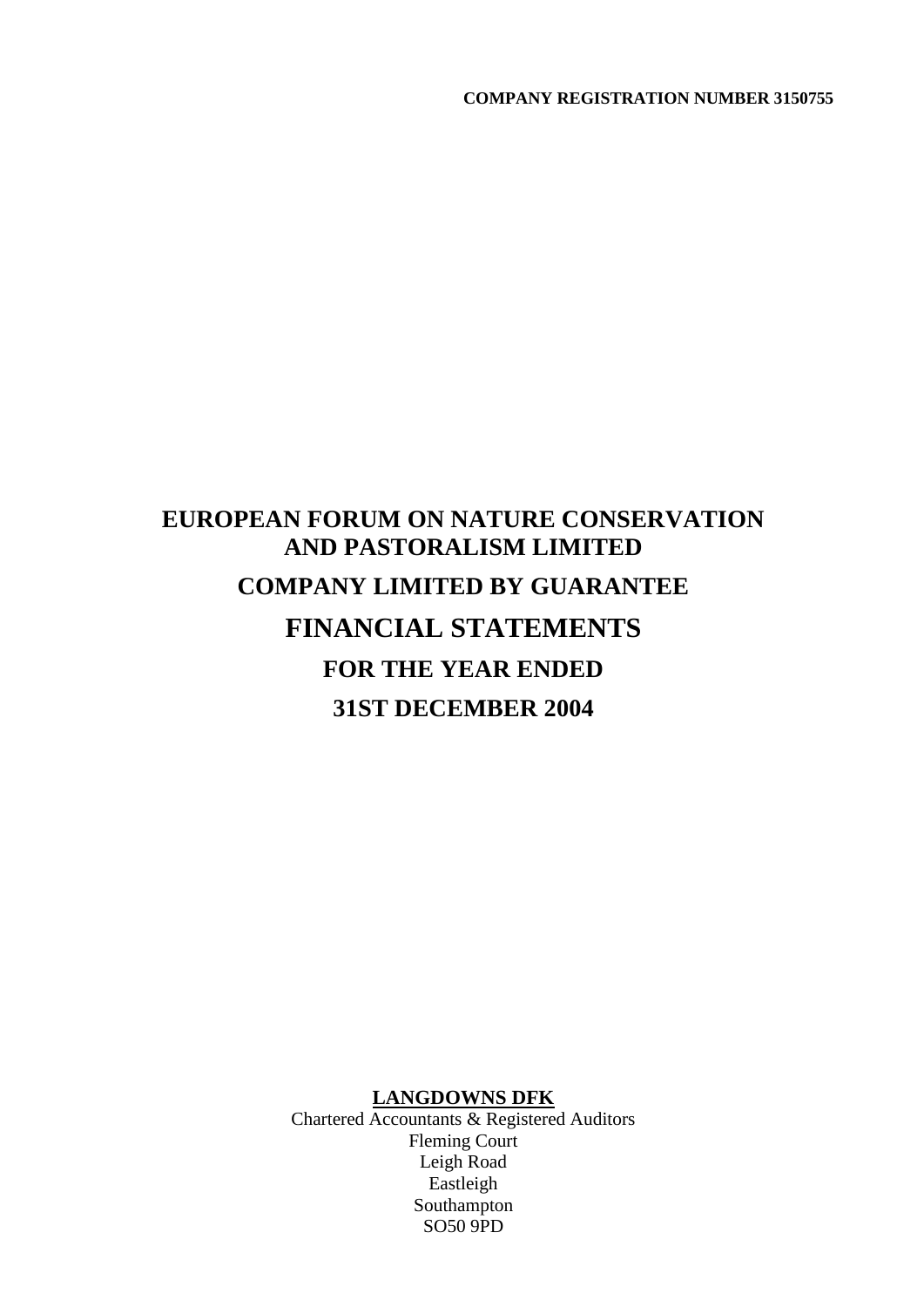# **FINANCIAL STATEMENTS**

# **YEAR ENDED 31ST DECEMBER 2004**

| <b>CONTENTS</b>                                                   | <b>PAGES</b> |
|-------------------------------------------------------------------|--------------|
| Officers and professional advisers                                | 1            |
| The directors' report                                             | $2$ to $3$   |
| Independent auditors' report to the members                       | 4 to 5       |
| Income and expenditure account                                    | 6            |
| <b>Balance sheet</b>                                              | 7            |
| Notes to the financial statements                                 | 8 to 9       |
| The following page does not form part of the financial statements |              |
| Detailed income and expenditure account                           | 11           |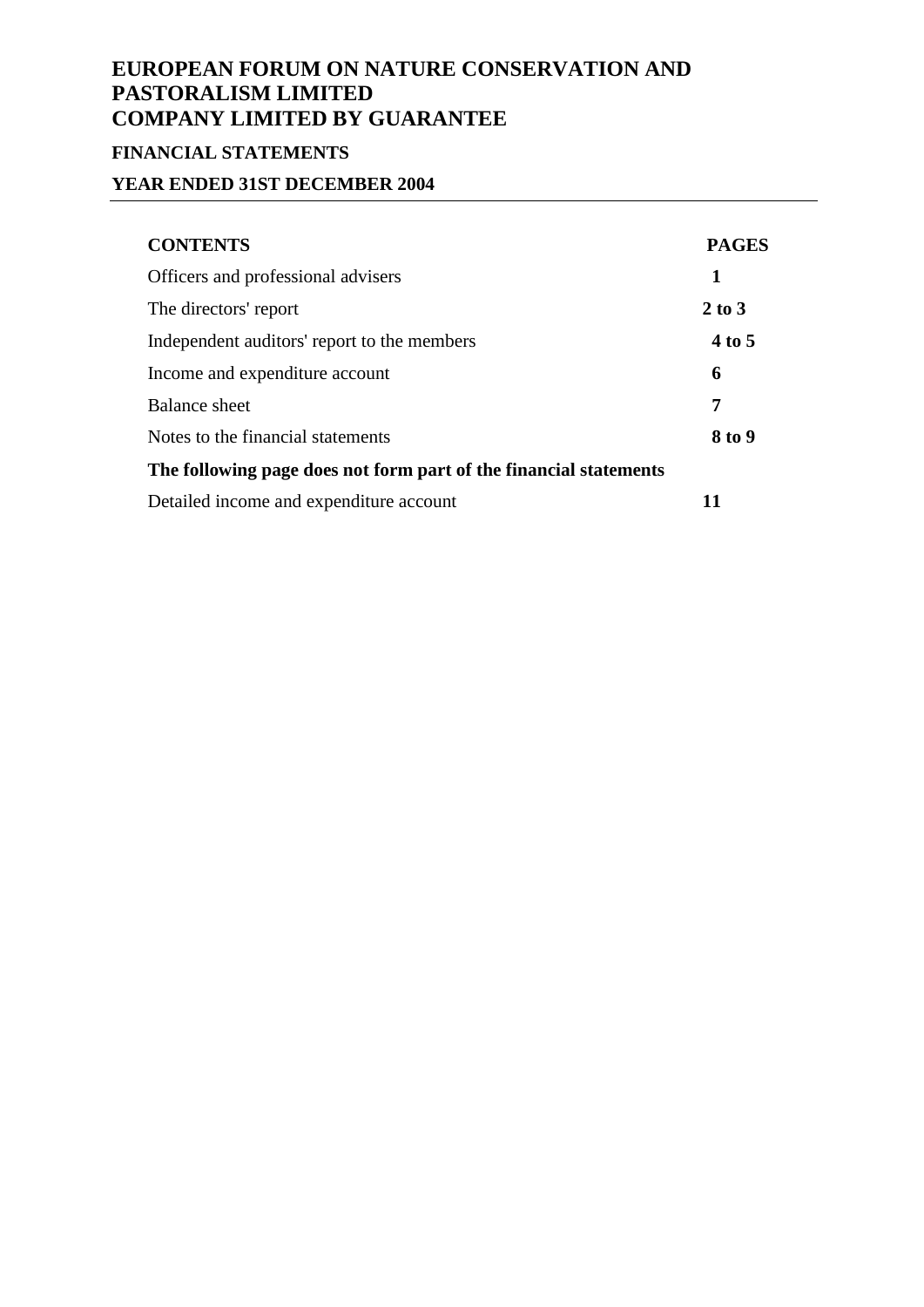# **OFFICERS AND PROFESSIONAL ADVISERS**

| The board of directors   |                                                                                                                                                             |
|--------------------------|-------------------------------------------------------------------------------------------------------------------------------------------------------------|
| cf1                      | Dr. D. I. McCracken<br>Dr. E. M. Bignal<br>Dr. R. Luick<br>Ms N. Yellachich<br>Dr. O.P. Ostermann<br>Ms A. Bamber Jones<br>Mr D. G. L. Jones                |
| <b>Company secretary</b> | Dr. E. M. Bignal                                                                                                                                            |
| <b>Registered office</b> | <b>Fleming Court</b><br>Leigh Road<br>Eastleigh<br>Southampton<br>Hampshire<br><b>SO50 9PD</b>                                                              |
| <b>Auditors</b>          | Langdowns DFK<br><b>Chartered Accountants</b><br>& Registered Auditors<br><b>Fleming Court</b><br>Leigh Road<br>Eastleigh<br>Southampton<br><b>SO50 9PD</b> |
| <b>Bankers</b>           | The Royal Bank of Scotland plc<br><b>Bowmore Branch</b><br><b>Main Street</b><br>Bowmore<br>Isle of Islay<br><b>PA437JJ</b>                                 |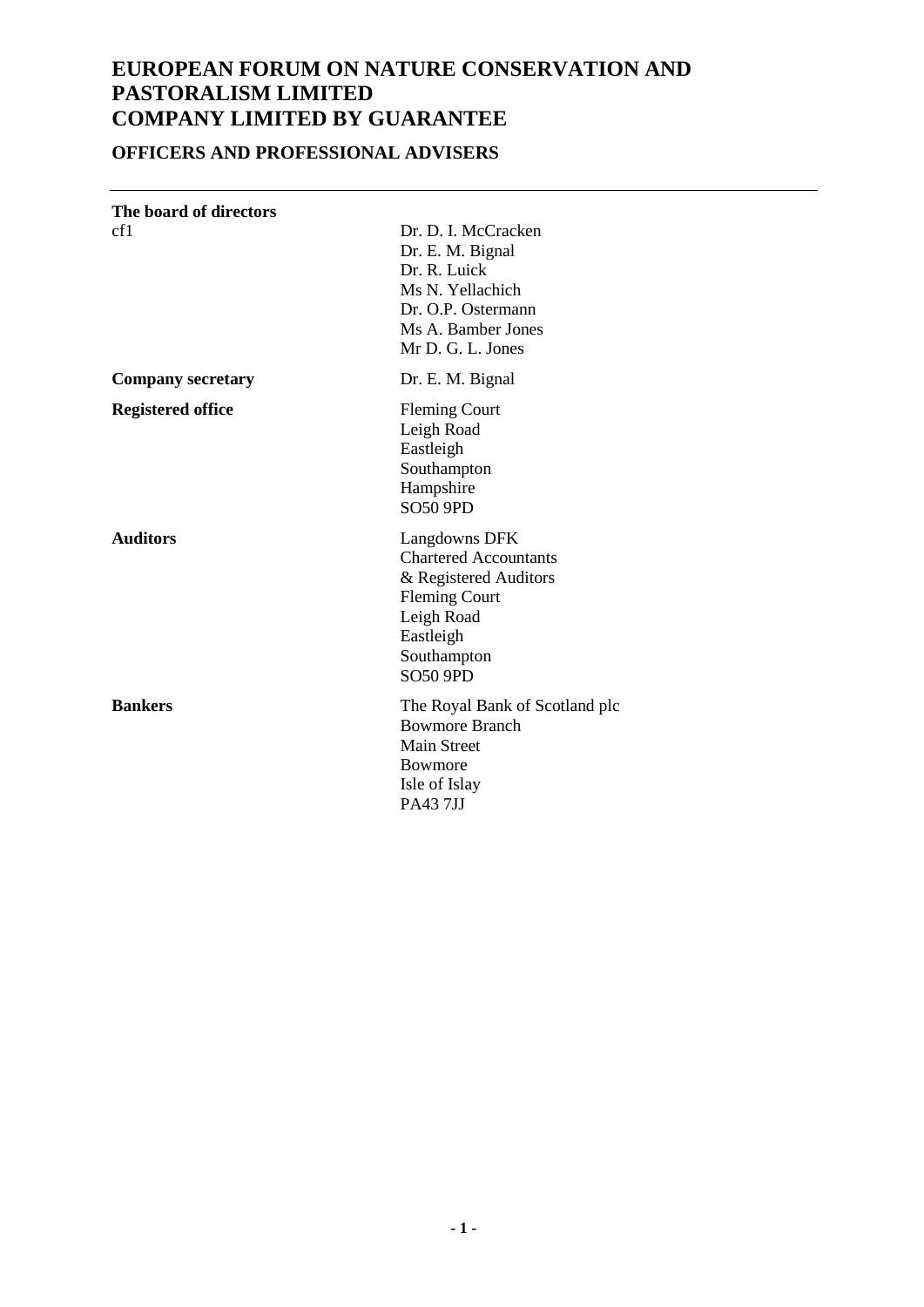### **THE DIRECTORS' REPORT**

### **YEAR ENDED 31ST DECEMBER 2004**

The directors present their report and the financial statements of the company for the year ended 31st December 2004.

### **PRINCIPAL ACTIVITIES**

The business is conducted on a non-profit making basis, the principle activity of which is to increase the understanding of the high nature conservation and cultural value of certain farming systems.

#### **DIRECTORS**

The directors who served the company during the year were as follows:

Dr. D. I. McCracken Dr. E. M. Bignal Dr. R. Luick Ms N. Yellachich Dr. O.P. Ostermann Ms A. Bamber Jones Mr D. G. L. Jones

#### **DIRECTORS' RESPONSIBILITIES**

Company law requires the directors to prepare financial statements for each financial year which give a true and fair view of the state of affairs of the company at the end of the year and of the surplus or deficiency for the year then ended.

In preparing those financial statements, the directors are required to select suitable accounting policies, as described on page 8, and then apply them on a consistent basis, making judgements and estimates that are prudent and reasonable. The directors must also prepare the financial statements on the going concern basis unless it is inappropriate to presume that the company will continue in business.

The directors are responsible for keeping proper accounting records which disclose with reasonable accuracy at any time the financial position of the company and to enable them to ensure that the financial statements comply with the Companies Act 1985. The directors are also responsible for safeguarding the assets of the company and hence for taking reasonable steps for the prevention and detection of fraud and other irregularities.

#### **AUDITORS**

A resolution to re-appoint Langdowns DFK as auditors for the ensuing year will be proposed at the annual general meeting in accordance with section 385 of the Companies Act 1985.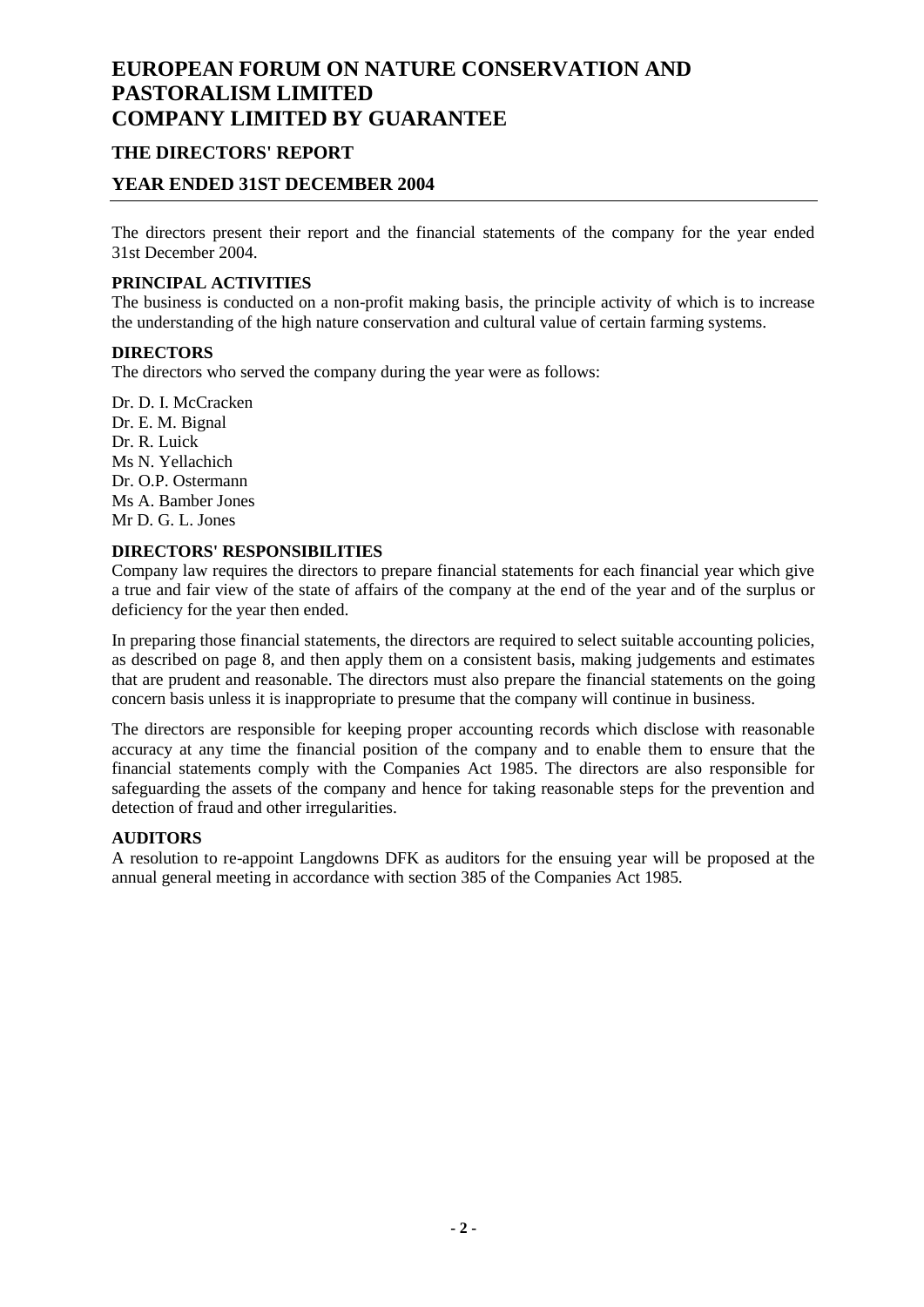### **THE DIRECTORS' REPORT** *(continued)*

### **YEAR ENDED 31ST DECEMBER 2004**

#### **SMALL COMPANY PROVISIONS**

This report has been prepared in accordance with the special provisions for small companies under Part VII of the Companies Act 1985.

Signed by order of the directors

DR. E. M. BIGNAL Company Secretary Approved by the directors on ........................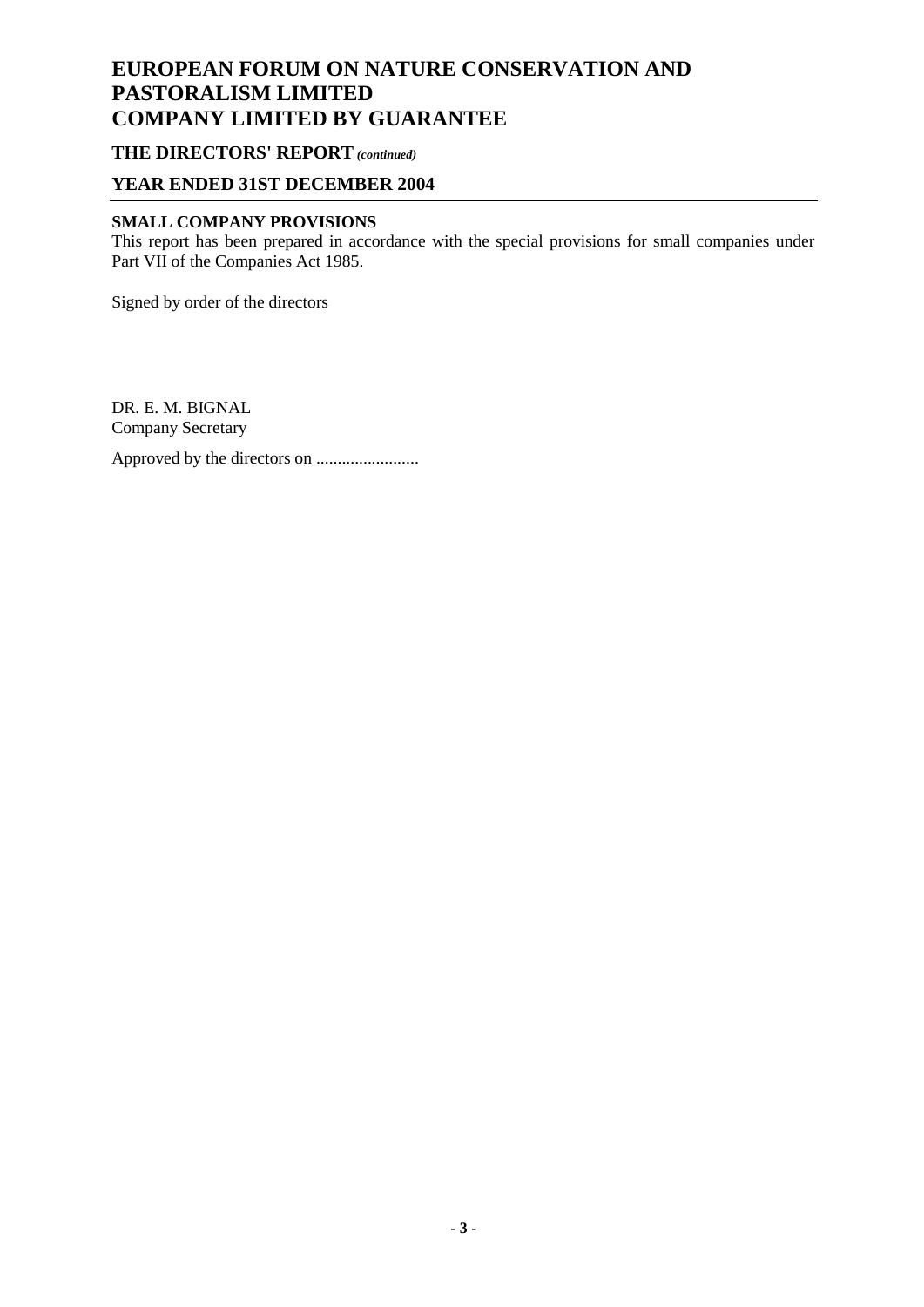### **INDEPENDENT AUDITORS' REPORT TO THE MEMBERS OF EUROPEAN FORUM ON NATURE CONSERVATION AND PASTORALISM LIMITED**

### **YEAR ENDED 31ST DECEMBER 2004**

We have audited the financial statements of European Forum on Nature Conservation and Pastoralism Limited for the year ended 31st December 2004 on pages 6 to 9 which have been prepared in accordance with the Financial Reporting Standard for Smaller Entities (effective June 2002), under the historical cost convention and the accounting policies set out on page 8.

This report is made solely to the company's members, as a body, in accordance with Section 235 of the Companies Act 1985. Our audit work has been undertaken so that we might state to the company's members those matters we are required to state to them in an auditors' report and for no other purpose. To the fullest extent permitted by law, we do not accept or assume responsibility to anyone other than the company and the company's members as a body, for our audit work, for this report, or for the opinions we have formed.

#### **RESPECTIVE RESPONSIBILITIES OF DIRECTORS AND AUDITORS**

As described in the Statement of Directors' Responsibilities the company's directors are responsible for the preparation of the financial statements in accordance with applicable law and United Kingdom Accounting Standards.

Our responsibility is to audit the financial statements in accordance with relevant legal and regulatory requirements and United Kingdom Auditing Standards.

We report to you our opinion as to whether the financial statements give a true and fair view and are properly prepared in accordance with the Companies Act 1985. We also report to you if, in our opinion, the Directors' Report is not consistent with the financial statements, if the company has not kept proper accounting records, if we have not received all the information and explanations we require for our audit, or if information specified by law regarding directors' remuneration and transactions with the company is not disclosed.

We read the Directors' Report and consider the implications for our report if we become aware of any apparent misstatements within it.

#### **BASIS OF AUDIT OPINION**

We conducted our audit in accordance with United Kingdom Auditing Standards issued by the Auditing Practices Board. An audit includes examination, on a test basis, of evidence relevant to the amounts and disclosures in the financial statements. It also includes an assessment of the significant estimates and judgements made by the directors in the preparation of the financial statements, and of whether the accounting policies are appropriate to the company's circumstances, consistently applied and adequately disclosed.

We planned and performed our audit so as to obtain all the information and explanations which we considered necessary in order to provide us with sufficient evidence to give reasonable assurance that the financial statements are free from material misstatement, whether caused by fraud or other irregularity or error. In forming our opinion we also evaluated the overall adequacy of the presentation of information in the financial statements.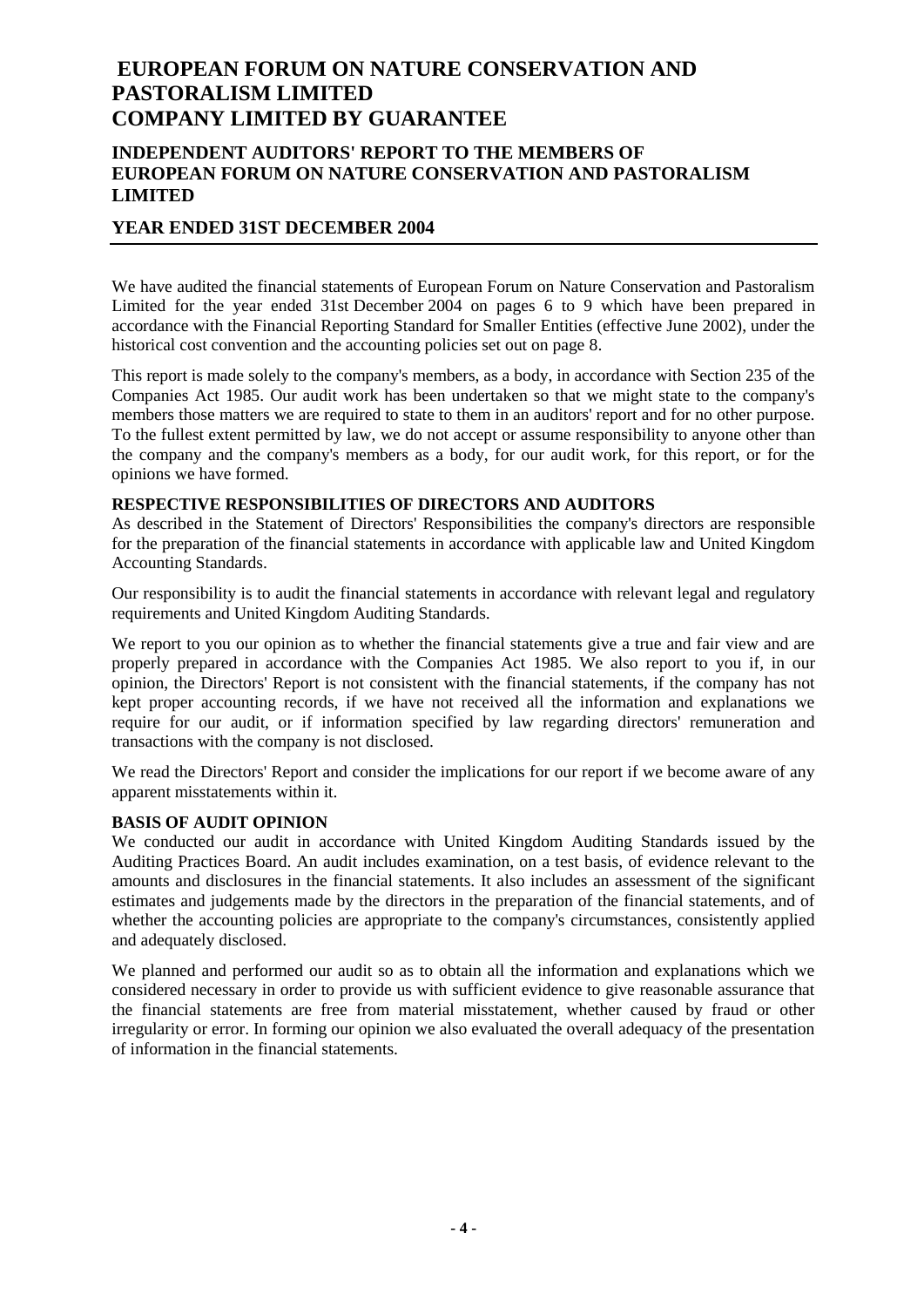### **INDEPENDENT AUDITORS' REPORT TO THE MEMBERS OF EUROPEAN FORUM ON NATURE CONSERVATION AND PASTORALISM LIMITED** *(continued)*

### **YEAR ENDED 31ST DECEMBER 2004**

### **GOING CONCERN**

In forming our opinion, we have considered the adequacy of the disclosures made in Note 1 to the financial statements concerning the uncertainty as to the going concern position of the business. In view of the significance of this uncertainty we consider that it should be drawn to your attention but our opinion is not qualified in this respect.

#### **OPINION**

In our opinion the financial statements give a true and fair view of the state of the company's affairs as at 31st December 2004 and of its loss for the year then ended, and have been properly prepared in accordance with the Companies Act 1985.

Eastleigh Southampton SO50 9PD

........................

LANGDOWNS DFK Fleming Court Chartered Accountants Leigh Road & Registered Auditors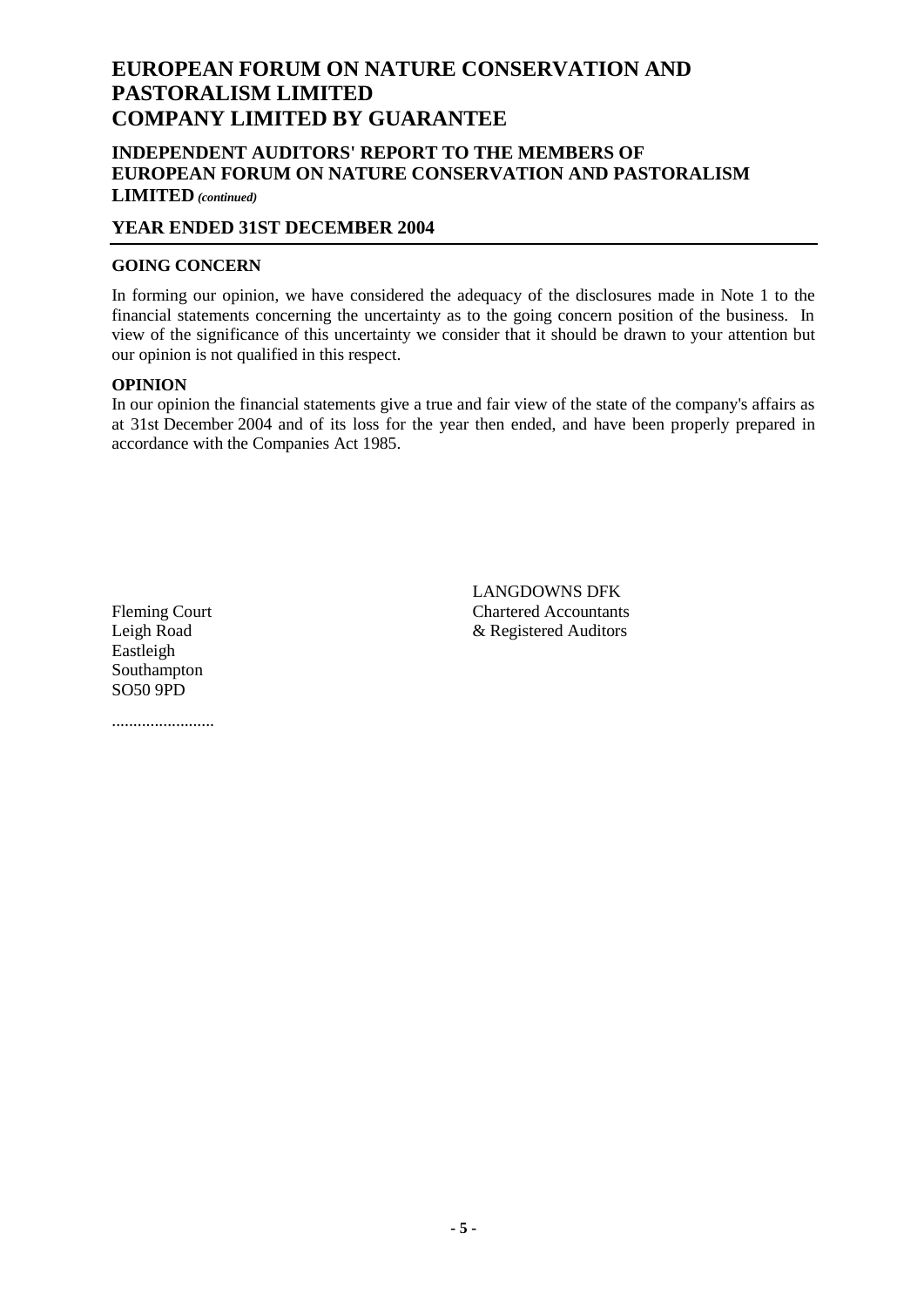# **INCOME AND EXPENDITURE ACCOUNT**

### **YEAR ENDED 31ST DECEMBER 2004**

|                                                             | <b>Note</b> | <b>Year to</b><br>31 Dec 04<br>£ | Period from<br>1 Apr $03$ to<br>31 Dec 03<br>£ |
|-------------------------------------------------------------|-------------|----------------------------------|------------------------------------------------|
| <b>TURNOVER</b>                                             |             | 52,636                           | 103,637                                        |
| Administrative expenses                                     |             | 98,730                           | 112,361                                        |
| <b>OPERATING DEFICIENCY</b>                                 | 3           | (46, 094)                        | (8, 724)                                       |
| Interest receivable                                         |             | 238                              | 197                                            |
| DEFICIENCY ON ORDINARY ACTIVITIES<br><b>BEFORE TAXATION</b> |             | (45, 856)                        | (8,527)                                        |
| DEFICIENCY FOR THE FINANCIAL YEAR                           |             | (45, 856)                        | (8,527)                                        |

**The notes on pages 8 to 9 form part of these financial statements.**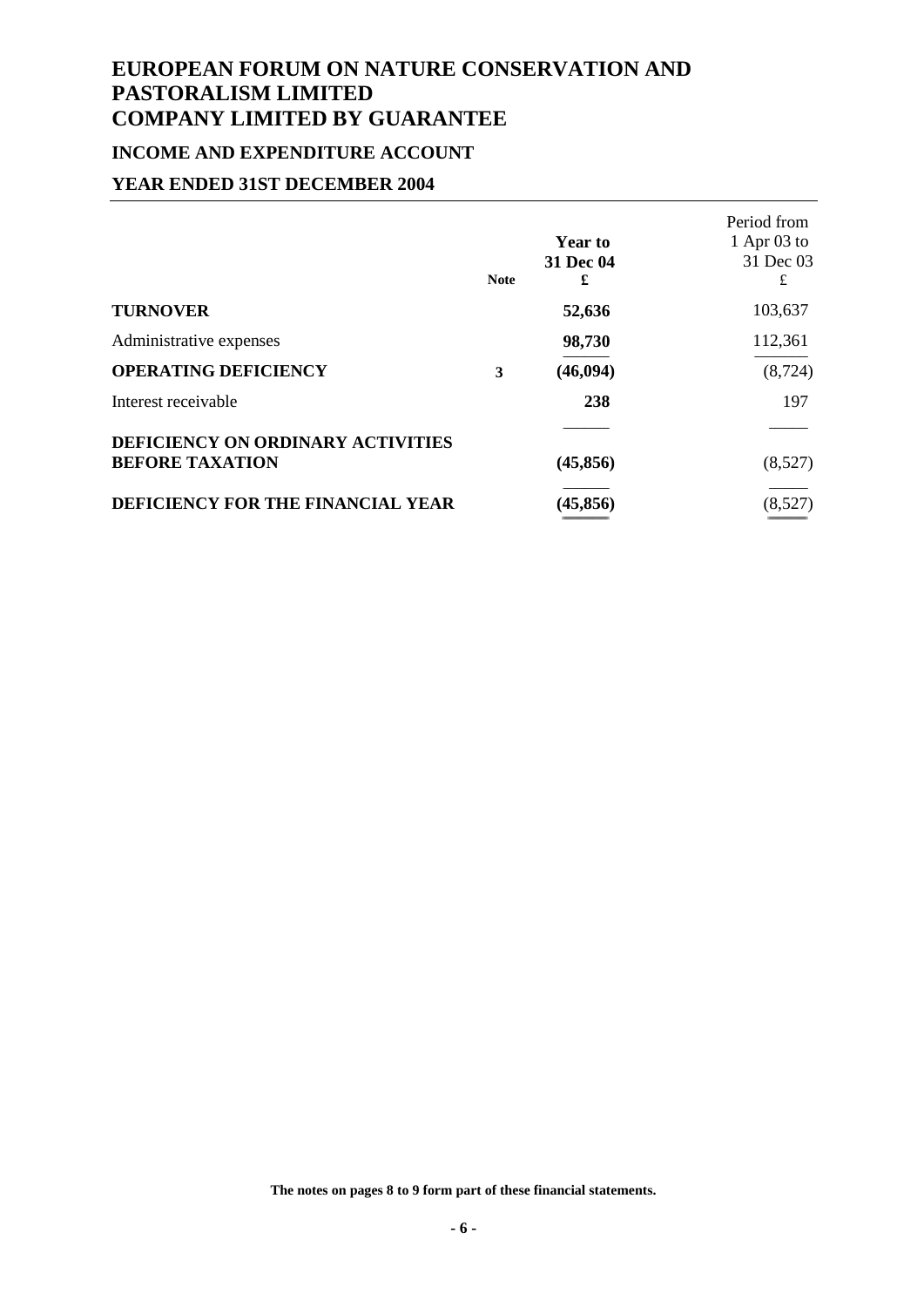### **BALANCE SHEET**

#### **31ST DECEMBER 2004**

|                                                          | 2004             |        |          | 2003   |           |
|----------------------------------------------------------|------------------|--------|----------|--------|-----------|
|                                                          | <b>Note</b>      | £      | £        | £      | $\pounds$ |
| <b>CURRENT ASSETS</b>                                    |                  |        |          |        |           |
| <b>Debtors</b>                                           | $\boldsymbol{4}$ | 20,796 |          | 51,872 |           |
| Cash at bank                                             |                  | 27,407 |          | 34,329 |           |
|                                                          |                  | 48,203 |          | 86,201 |           |
| <b>CREDITORS: Amounts falling due</b><br>within one year | 5                | 59,465 |          | 51,607 |           |
| <b>NET CURRENT</b><br>(LIABILITIES)/ASSETS               |                  |        | (11,262) |        | 34,594    |
| <b>TOTAL ASSETS LESS CURRENT LIABILITIES</b>             |                  |        | (11,262) |        | 34,594    |
| <b>RESERVES</b>                                          | 7                |        |          |        |           |
| Income and expenditure account                           | 8                |        | (11,262) |        | 34,594    |
| (DEFICIENCY)/MEMBERS' FUNDS                              |                  |        | (11,262) |        | 34,594    |

These financial statements have been prepared in accordance with the special provisions for small companies under Part VII of the Companies Act 1985 and with the Financial Reporting Standard for Smaller Entities (effective June 2002).

These financial statements were approved by the directors on the ........................ and are signed on their behalf by:

DR. D. I. McCRACKEN Director

**The notes on pages 8 to 9 form part of these financial statements.**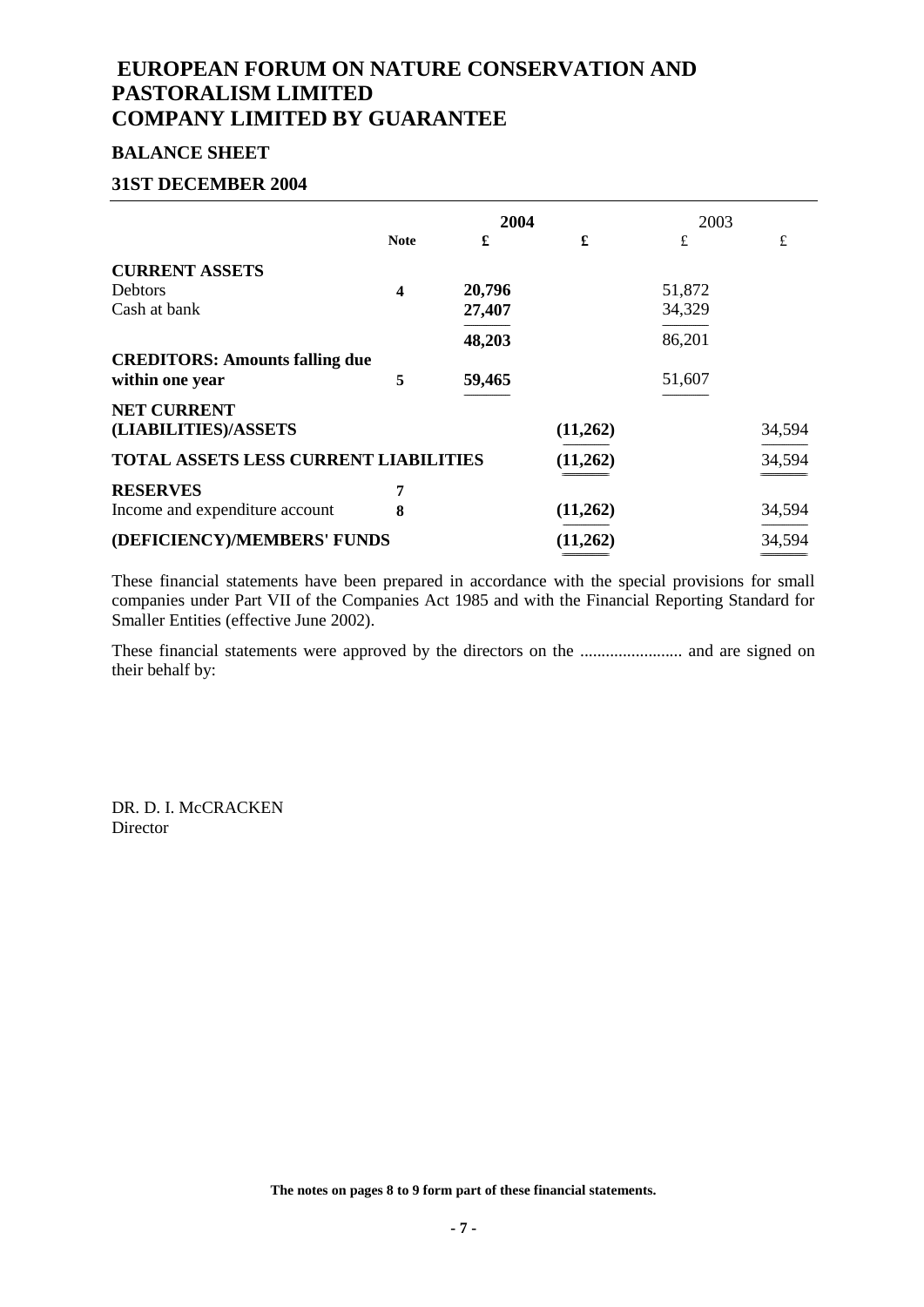### **NOTES TO THE FINANCIAL STATEMENTS**

#### **YEAR ENDED 31ST DECEMBER 2004**

#### **1. GOING CONCERN**

The company experienced a deficiency this year after the grant applied for in respect of the 31st December 2003 accounts was not fully received. This was due to a lower level of eligible expenditure actually undertaken compared to the grant accrued for in the 31st December 2003 accounts. This was an isolated occurrence and is not expected to happen again.

In the period since the 31st December 2004 the company has been able to return to a positive net asset position through some fully funded projects. The board therefore feel confident that the company can continue in existence for the foreseeable future.

#### **2. ACCOUNTING POLICIES**

#### **Basis of accounting**

The financial statements have been prepared under the historical cost convention, and in accordance with the Financial Reporting Standard for Smaller Entities (effective June 2002).

#### **Turnover**

The turnover shown in the income and expenditure account represents amounts invoiced during the year.

#### **Fixed assets**

All fixed assets are initially recorded at cost.

#### **Operating lease agreements**

Rentals applicable to operating leases where substantially all of the benefits and risks of ownership remain with the lessor are charged against income on a straight line basis over the period of the lease.

#### **Foreign currencies**

Assets and liabilities in foreign currencies are translated into sterling at the rates of exchange ruling at the balance sheet date. Transactions in foreign currencies are translated into sterling at the rate of exchange ruling at the date of the transaction. Exchange differences are taken into account in arriving at the operating surplus.

#### **3. OPERATING DEFICIT**

Operating deficit is stated after charging:

| ິ                                        |                | Period from   |
|------------------------------------------|----------------|---------------|
|                                          | <b>Year to</b> | 1 Apr $03$ to |
|                                          | 31 Dec 04      | 31 Dec 03     |
|                                          |                |               |
| Auditors' fees                           | 2,100          | 2,100         |
| Net loss on foreign currency translation | 267            |               |
|                                          |                |               |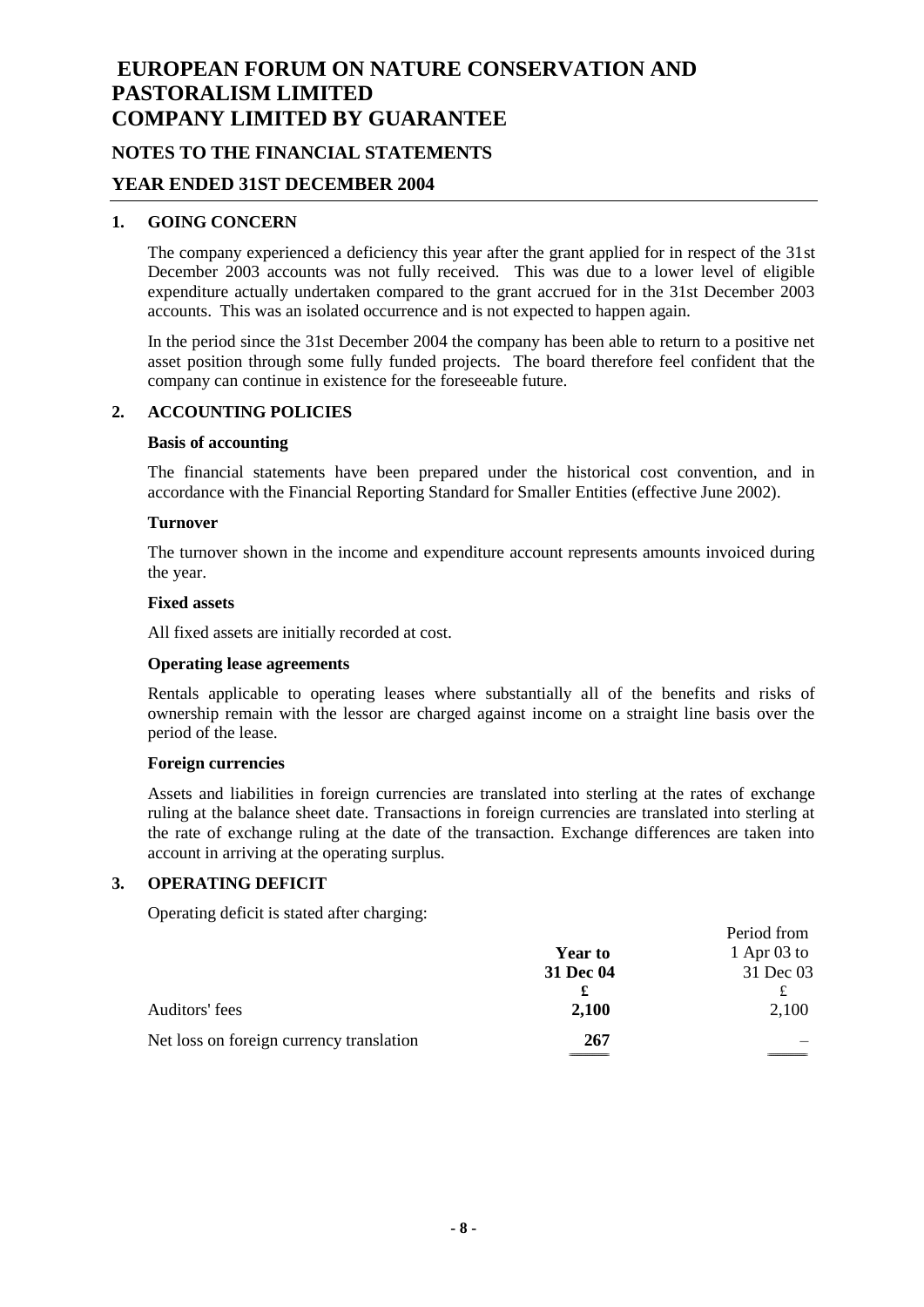### **NOTES TO THE FINANCIAL STATEMENTS**

### **YEAR ENDED 31ST DECEMBER 2004**

#### **4. DEBTORS**

|    | Trade debtors                                         | 2004<br>£<br>20,796 | 2003<br>£<br>51,872 |
|----|-------------------------------------------------------|---------------------|---------------------|
| 5. | <b>CREDITORS: Amounts falling due within one year</b> |                     |                     |
|    |                                                       | 2004                | 2003                |
|    |                                                       | £                   | £                   |
|    | Bank loans and overdrafts                             |                     | 55                  |
|    | Trade creditors                                       | 57,365              | 49,452              |
|    | Other creditors                                       | 2,100               | 2,100               |
|    |                                                       | 59,465              | 51,607              |
|    |                                                       |                     |                     |

### **6. RELATED PARTY TRANSACTIONS**

During the year ended 31st December 2004 £8,263 (period April to December 2003: - £21,938) was charged by Dr.E.Bignal, a director of the company, for consultancy fees. The balance owing to Dr. E. Bignal at the year end was £3,273 (2003: - £9,690).

### **7. COMPANY LIMITED BY GUARANTEE**

The company is limited by £1 guarantee given by each of the members.

### **8. INCOME AND EXPENDITURE ACCOUNT**

|                                               |                | Period from   |
|-----------------------------------------------|----------------|---------------|
|                                               | <b>Year to</b> | 1 Apr $03$ to |
|                                               | 31 Dec 04      | 31 Dec 03     |
|                                               | £              |               |
| Balance brought forward                       | 34,594         | 43,121        |
| Accumulated deficiency for the financial year | (45, 856)      | (8,527)       |
| Balance carried forward                       | (11,262)       | 34,594        |
|                                               |                |               |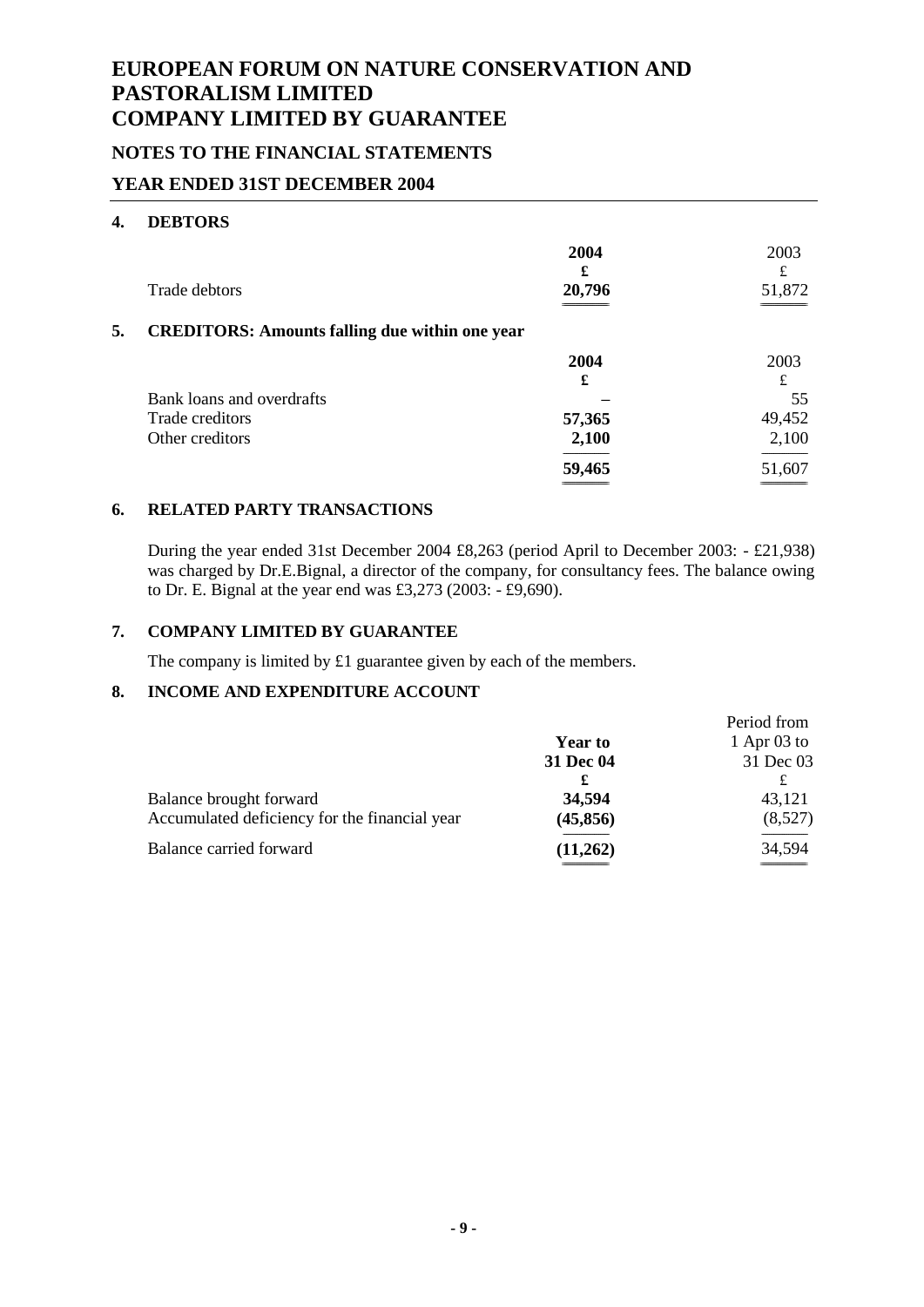# **EUROPEAN FORUM ON NATURE CONSERVATION AND PASTORALISM LIMITED COMPANY LIMITED BY GUARANTEE MANAGEMENT INFORMATION**

**YEAR ENDED 31ST DECEMBER 2004**

**The following page does not form part of the statutory financial statements which are the subject of the independent auditors' report on pages 4 to 5**.